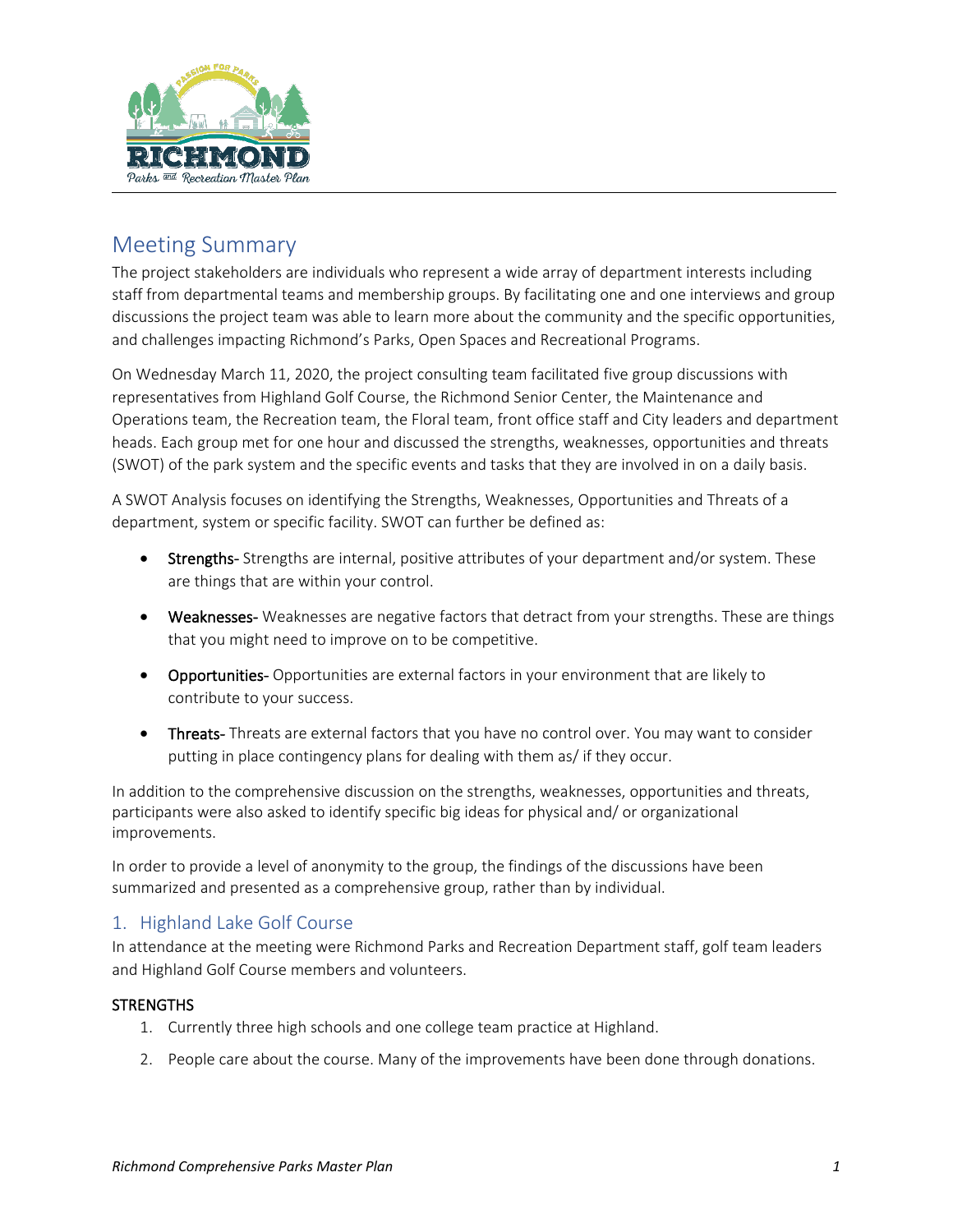- a. There is a huge commitment to golf and the golf course here. There are people who work here that work more than 60-80 hours per week. This is a huge strength (membership, team, and staff).
- 3. Golf as a sport is flourishing within Richmond.
- 4. We have a great golf history here (golf championships). We have people in the pros that went through Richmond. We need to play on this, it's important. There's a lot of sentimental value here.
- 5. The restrooms and the new TVs are a win.
- 6. The new equipment is a win.
- 7. The First T program is very important in cultivating more youth getting involved in golf in Richmond.
- 8. People are saying that this is the best the golf course has looked for many years. The floral department has done an excellent job, and we would like to see the beautification continue out onto the golf course. Precedent would be the Indianapolis golf courses, where they have bird houses, and plants, and gazebos (Smock Golf Course, Indianapolis). It's like going on an environmental cruise and playing golf. This may help attract more women. The habitat areas are incredible.
- 9. Partnership with Richmond Stay and Play: To have the municipal golf course get involved in something like this and take the lead is incredible. Play the big three golf courses in Richmond. However, we need better communication.

#### **WEAKNESSES**

- 1. Some areas of the golf course need to be maintained and/ or improved.
- 2. The course has drainage issues that need to be addressed.
- 3. Limited areas for golf practice.
- 4. Need to level out tee boxes.
- 5. The cart road is a mess. There aren't enough people to take care of it. There needs to be a yearly clean-up where some of the dedicated members would be willing to help clean-up.
- 6. Limited number of staff to make improvements and maintain facilities.
- 7. Clubhouse restroom facilities, and parking lot need to be kept nice in order to make a good first impression for people visiting the golf course. It would be nice to restripe the parking lot.
- 8. Litter: There are cigarette buts EVERYWHERE. We could get some cigarette but cans. There's also a problem with litter (beer cans, tires, skids).

#### **OPPORTUNITIES**

- 1. The addition of practice areas would allow for additional players to utilize the course at once.
- 2. Market memberships to IU East to increase participation across City institutions.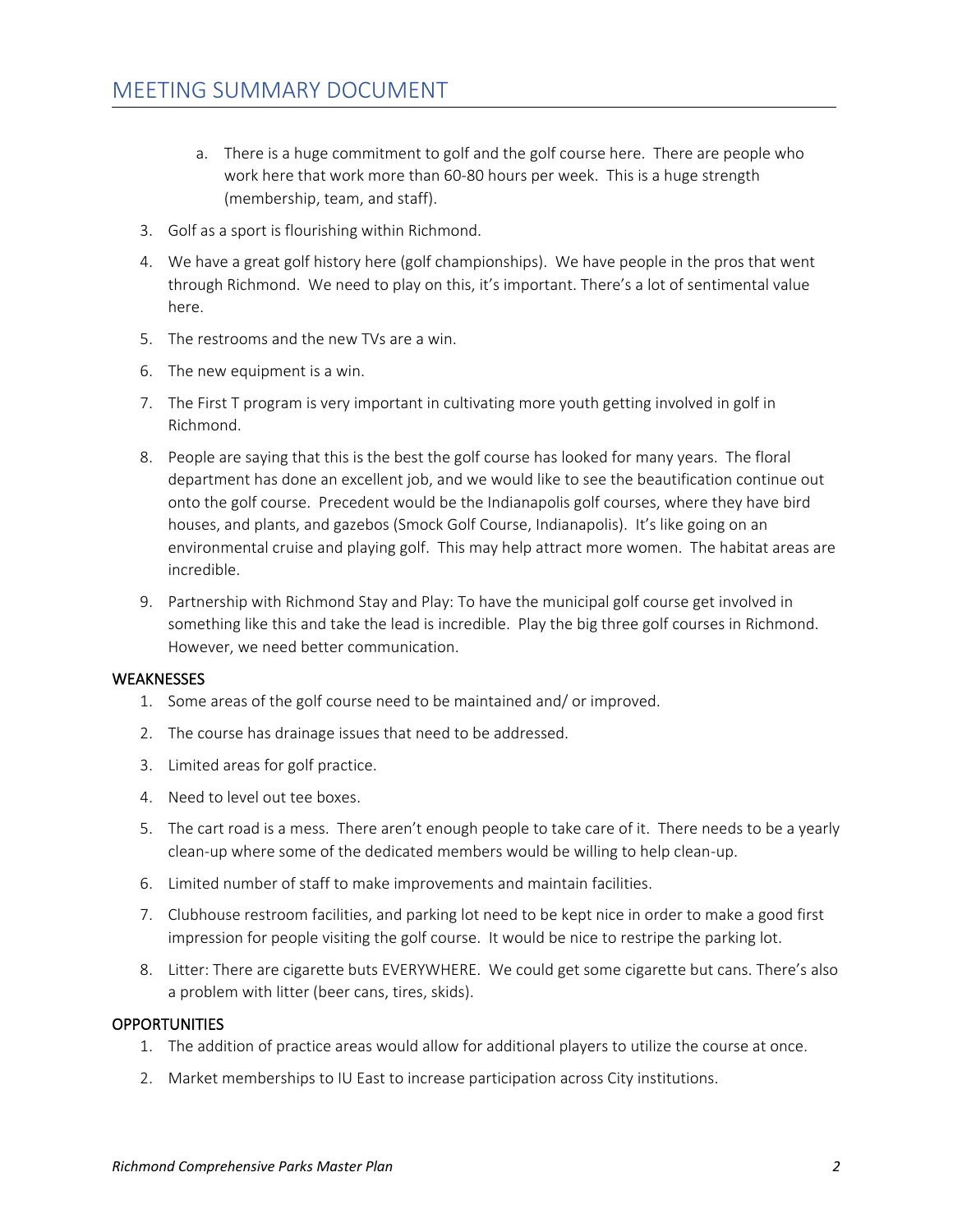- 3. Build a stronger partnership with local high schools: The high schools and the college don't really help maintain the golf course. We've asked them to improve the driving range and put their brand on it, which would help the school look more professionals. This is just the practice place of the girl's team, not the boy's team (they go to Liberty). If we update the driving range and put their brand on it, we may be able to get both teams here.
- 4. If improvements are made (practice area, pro shop etc.) there aren't any major competitors in the area.
- 5. There's a lot of grant money available in Richmond, but we need to reach out to allied partners to help.

### THREATS

- 1. Richmond high school golf teams (boys specifically) do not practice within the City.
- 2. The golf course runs their equipment until its trash. When you have to replace everything, that's a big hit. The maintenance on the equipment when it gets older and you have to keep patching it gets very expensive. They need to put their equipment on a rotation to make the equipment safer and keep staff happy. It would save A LOT of money.
- 3. Can't apply to the same entities for different things, since the parks department is seen as a single entity.
- 4. Low wages: You aren't going to get anyone but young people and old people to work for this kind of money. Staff aren't working because they want the pay, but because they are dedicated to the golf course. It would help to increase pay.
- 5. Public perception: People perceive that the golf course isn't important to Richmond. They aren't getting the funding, even though a lot of the golf course revenue was going to the city for years.

### HIGHLAND GOLF COURSE BIG IDEAS

- 1. Golf Simulator: In order to generate revenue in the winter, we need a golf simulator. One would be nice, two would be awesome. Winchester has one, and a lot of members from Highland Lake go up there and use it. There is a demand for it. The one thing that has to be done here for it is to raise the ceiling, in order to use it. This would promote junior golf, college golf, and recreational golf. This is a big step in the direction of the future and would update the golf course by offering another service that could be used.
- 2. Expand the driving range facility: It is used constantly, and we need new range balls, a concrete tbox with launching pads on it, and a bigger grass tee to accommodate with nets on both sides of the driving range to maintain supply, a ball machine and dispenser that accepts credit cards.
- 3. Top Golf Style Facility: We want a version of Top Golf that wouldn't be as elaborate, but we have the facility and it just needs improved upon. The driving range can't be open because it's too wet, and if we made some improvements it could be open.
- 4. Winter Programming Opportunities: We should model ourselves after Winchester, since they have business in all winter. There are a lot of guys that come out here in the winter that just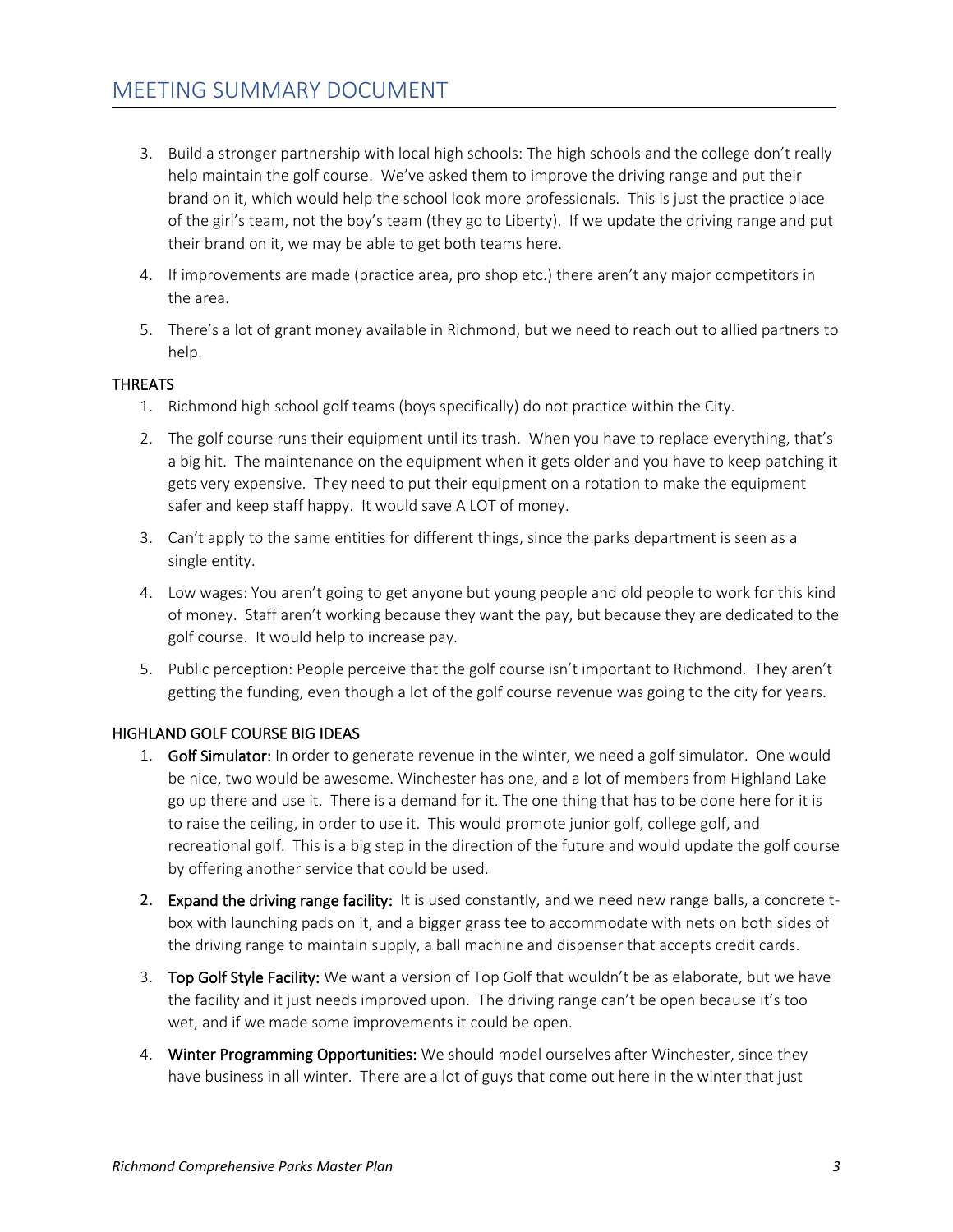enjoy being here, and they could be spending money on the golf simulator. This would boost revenue.

- 5. Additional Retail/ Sales Opportunities: Consider having more food and clothes out here to boost revenue.
- 6. Course Expansion: There's been talks of buying the land adjacent to put in a larger driving range, but land is expensive. Right now, you have to drive to the driving range and it makes it more difficult. If you could walk to it, it would be more convenient and generate more revenue.
- 7. Increase youth participation: We need to cultivate having more youth involved out here. This is the golfing future! This isn't a cheap sport, and it would be a great way to generate revenue. If we don't get the kids involved now, they won't play in the future. Make golf for youth fun.
	- a. Possible provide free passes to local students to visit the course and try golf. This could be a way in the off-season to get kids more active in golf. Charging for things is great, but we need to get youth involved.
- 8. Wayfinding Signage: We need to have a sign (on I-70 and/ or US 27) that shows the location/ path to the golf course. People are missing the turn because people don't know where we are. We are lacking advertising.
- 9. Kitchen Improvements: We desperately need to improve the food. We have done a ton of catering and food out here, and we are missing a ton of revenue out here by not having that. Just having a conveyor oven out here would make a huge difference.

### 10. Need additional lockers

### 2. Richmond Senior Center

In attendance at the meeting were Richmond Parks and Recreation Department staff, Richmond Senior Center Staff and Senior Center members.

### **STRENGTHS**

- 1. The Senior Center and the widowed person service are two of the best kept secrets in Richmond. We need to let people in the community know that we are here.
- 2. Pickle Ball brings in a huge group of people that are very committed to the sport. Advertising on the Pickle Ball Facebook page would be helpful.
- 3. Our parks department is incredible.
- 4. There are so many wonderful programs here.
- 5. There are very few senior centers that have this kind of setting and these kinds of programs. It really is incredible.
- 6. There are so many people that value this place as part of their everyday lives.
- 7. We had over 35,000 bodies in the door everyday last year.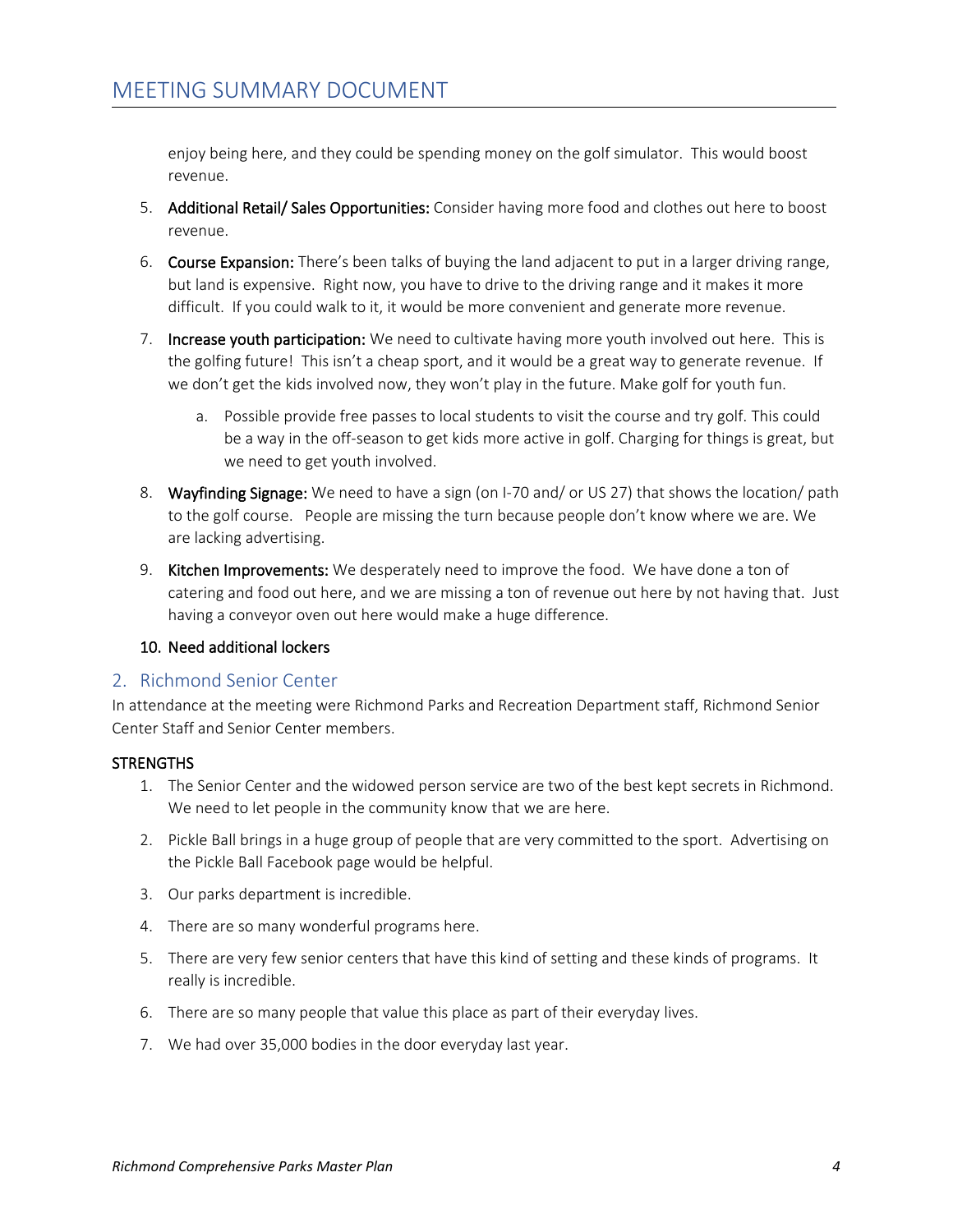- 8. The support from the council and the activity meetings that are held for the senior center go a long way in making sure things happen. Encouraging more people to get involved in the council would be helpful. We need younger involvement, ideas, etc.
- 9. Technology Tuesday is growing, where there is a volunteer who comes in and helps people with Apple and Android products.

#### **WEAKNESSESS**

- 1. There are times that we could use more space. The things that we want to do in the gym, and the gym is not always available, so we are put in rooms where there really isn't enough space. There are scheduling conflicts, and there are a lot of exercise programs going on now. We need more gyms!
- 2. A lot of people in Richmond don't even know that it's here. The Winter Farmer's Market has brought increased awareness.
- 3. The horseshoe pit doesn't get a lot of use.

#### **OPPORTUNITIES**

- 1. There is some interest in the senior center being open Saturday and Sunday, because people are really lonely on the weekends. People want some place to go where there are other people. A lot of people come here for the socialization.
- 2. If we can play off the strengths here, we would be in great shape. There is a lot of talk that you can't be everything to everyone in your parks system, but this center does this for people 50 and over.

#### THREATS

- 1. There's been talk about there not being enough funding to keep the Senior Center going, and we want to make sure it stays and that it stays as good as it is.
- 2. There is a stigma associated with the senior center. People avoid the center just because they envision that it is for seniors. They think that people live here. People actually get offended if you mention that they should come out to the senior center.
- 3. The perception that this place should be self-sufficient isn't viable. We need some tax dollar help to maintain the building and programming.
- 4. We want to make sure the community understands that we are a service agency. We are here to serve people, not make money. However, there does need to be some improvements on engaging revenue.

#### RICHMOND SENIOR CENTER BIG IDEAS

- 1. Continue to Offer Programs for Everyone: We want to bring people in the door, and offer programs that keep them mentally and physically healthy. We try to offer programming for everyone, and there is a city bus line and paratransit that can get people here.
- 2. Add Nursing Staff: We want to try and have a nurse on staff, or someone here once a week to be able to ask questions. There is a nurse that comes in once a month that does blood pressure and blood glucose.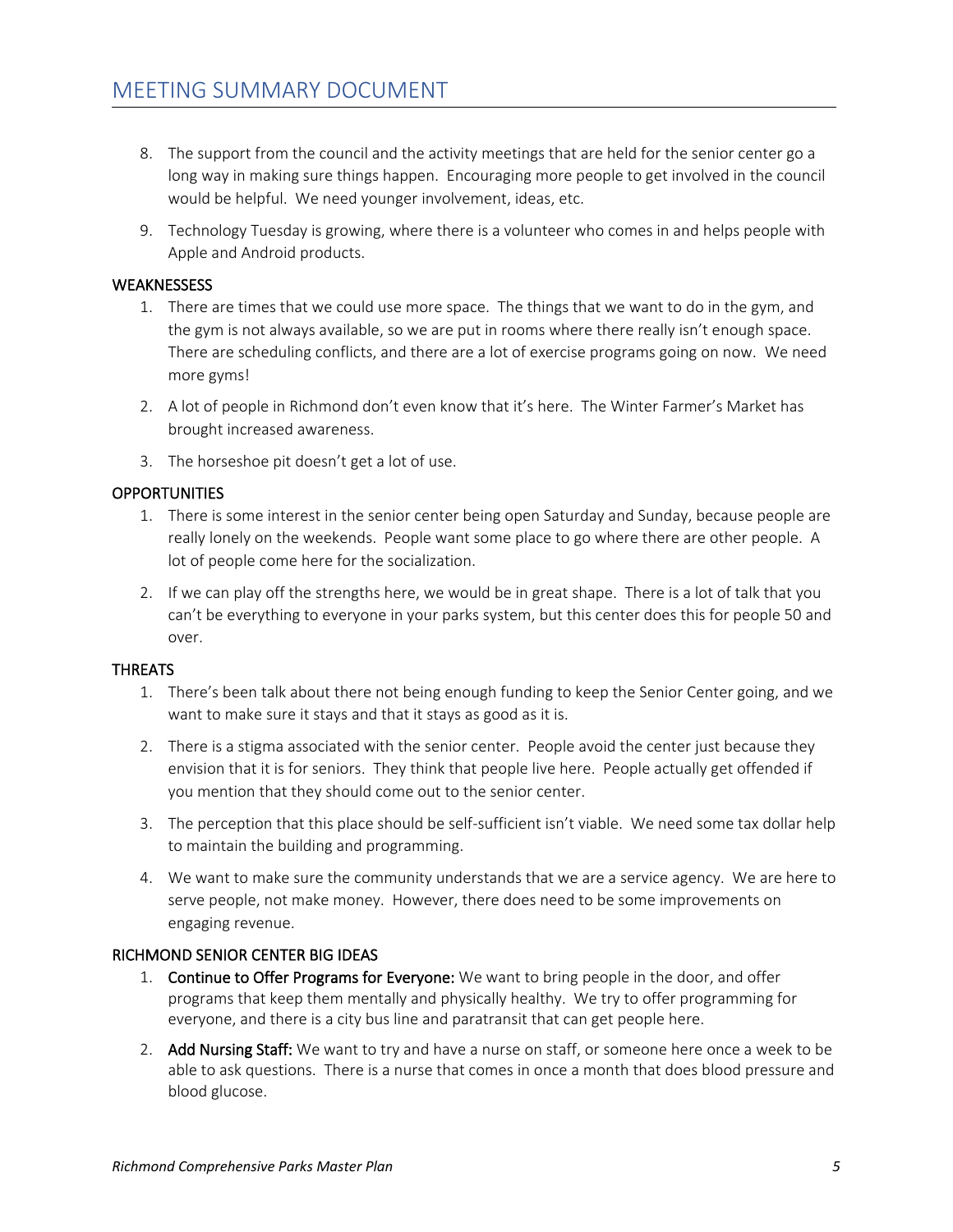- 3. Increase Instructor Staff: We need to have a way to have more fitness instructors, because fitness programs are incredibly popular here. We recently got a new yoga program, but the yoga instructor is having to be paid out of donations.
- 4. Strengthen and Increase Partnerships: We want to get involved with partners in order to get funding for additional programming, in particular fitness classes. Zumba would be a great option.
- 5. Updating Branding and Marketing: A name change would be awesome, and we are trying to land on the right thing. The main way the center is marketing is by word of mouth. Marketing is very limited, but the Winter Farmer's Market has been helpful in bringing people in (radio commercials).
	- a. There are commercials for Go Downtown, but there should be a Go to Your Parks commercial in order to get people there. If there was a commercial like this highlighting different things at different times, it would be very beneficial not only for the parks, but also for the senior center. People listen to the radio all the time, and it's a great way to advertise things going on.
- 6. There needs to be some building updates: We have a roof that leaks sometimes and in order to keep the center nice, we need to maintain it.
- 7. There needs to be some signage to get here: You can hardly read some of the signs. Some of the signage needs to be replaced.
	- a. We need signs pointing to things from the center of the city (i.e., senior center this way). Even informational signs would be helpful. Signs are cheap, compared to other forms of advertising.
- 8. Expand Programs and Outings: The senior center used to have trips with a bus where people could go as a group. The casino trips are popular (run by an outside company). The senior center bus broke down years ago and the program stopped, but there could be some renewed interested in these kinds of trips. Most of these trips were day trips, but you can see a lot of things in a day trip. Everyone looks forward to these kinds of trips. The church paid for the meals.
- 9. Cafeteria Improvements: The cafeteria needs to have more of a restaurant feel, rather than a cafeteria feel. More people would come here and participate in group meals if it were like this. Maybe having some speakers available and have a donation-based lunch. Whitewater Valley Technical Center in Connersville has something just like this, where updates and food were done by the students.
- 10. New Programming Options: Cooking classes, nutritional needs, and how to cook for one person.
- 11. New Courts and Facilities: Indoor pickle ball courts at the end of the building where the horseshoe pits are would be great. There aren't standard-size pickle ball courts here. It's fine for beginners who may not know that the courts are smaller, but for those who are enthusiasts they may choose to play elsewhere for this reason. There is no growth we can have in pickle ball right now (inside) because of this.
	- a. We need some outdoor equipment here where people could go bike (stationary), ellipticals, more things to concentrate on balance. Sit and stand things that could help with balance needs. (outdoor playgrounds for adults).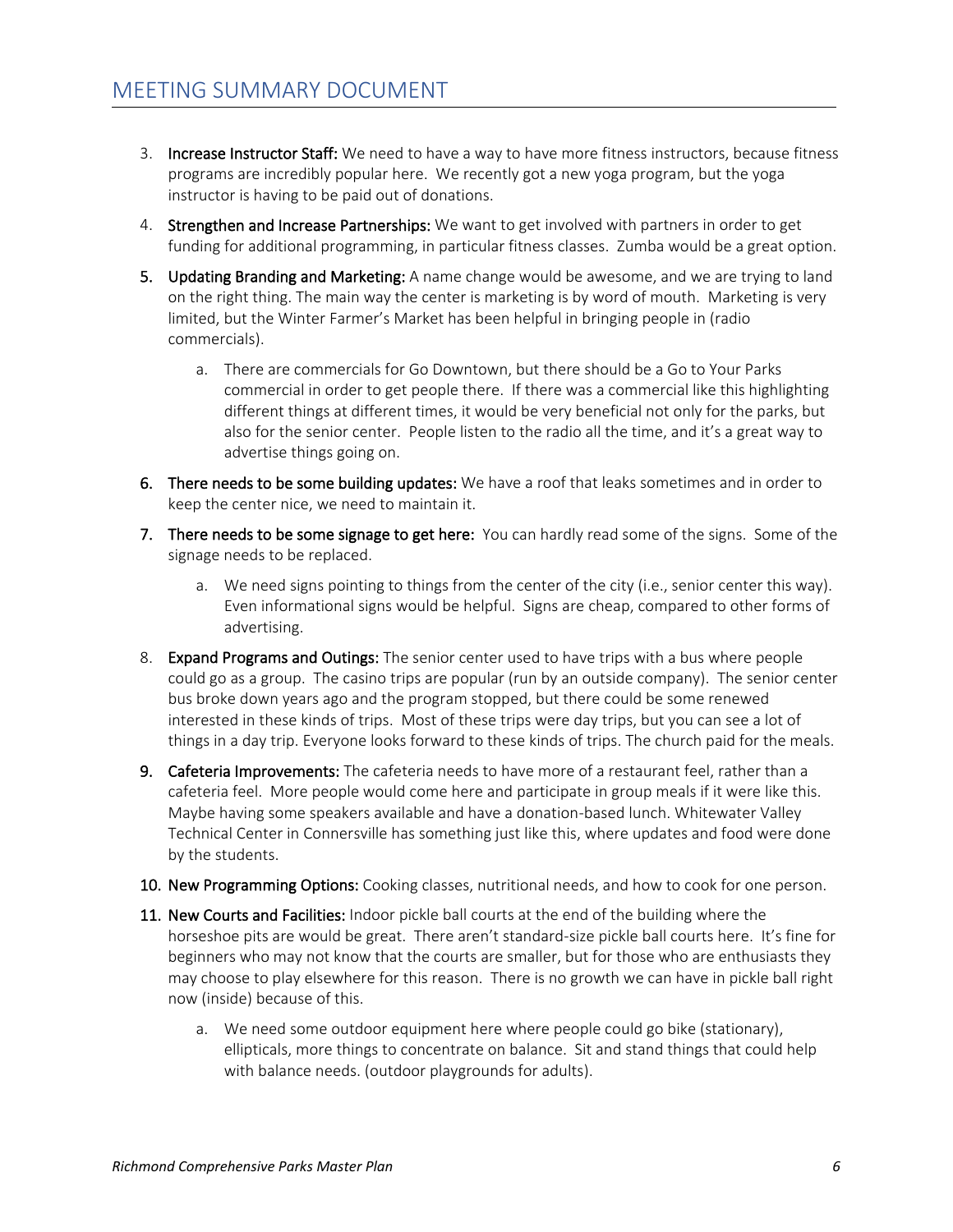### 3. Maintenance and Operations Team

In attendance at the meeting were Richmond Parks and Recreation Maintenance and Janitorial staff.

#### **STRENGTHS**

1. New shelters, decks, and ramps were done this past year.

#### **WEAKNESSES**

- 1. The reduction in staff is purely a result of funding. The department has lost a lot of money. There used to be coordinators of all types, but those positions are gone.
- 2. There needs to be a lot of things done where repairs have been made, but things really need to be replaced.
- 3. We don't have responsibilities that need to be done, so we can't have accountability. There is no structure when it comes to doing jobs. We are sending multiple people out to these sites and the jobs aren't getting done because no one is communicating what needs to be done.
- 4. The pool isn't making enough money to justify it being open. There is a consistent leak that can't be taken care of.
- 5. The maintenance crew has no say in what comes through the pipeline (new properties).
- 6. Some of the parks we have could use additional amenities. In example, glen miller and the reservoir could use a basketball court.
- 7. New bathrooms at the reservoir, and one built on springwood
- 8. Roads need milled down and repaved at all of the parks
- 9. Pond at glen miller needs dredged
- 10. Need new roofs
- 11. People just kind of expect things they don't really see the improvements that have been made. Most people just don't notice.

#### **OPPORTUNITIES**

None mentioned.

#### **THREATS**

- 1. The public doesn't realize how many parks that the city has. They don't realize that the park manages McBride Stadium, the pool, or the Senior Center.
- 2. There are some major parks that people don't realize were major parks because they fallen into disrepairs. There are situations where the soil is contaminated, where there are no bathrooms, where the adventure labs are sitting empty.
- 3. Seasonal staff isn't as easy to come by as they used to be. Most staff don't want to come work for minimal pay. Most of the time, they don't come back after the first year. It used to be all college students and they don't want to do that anymore.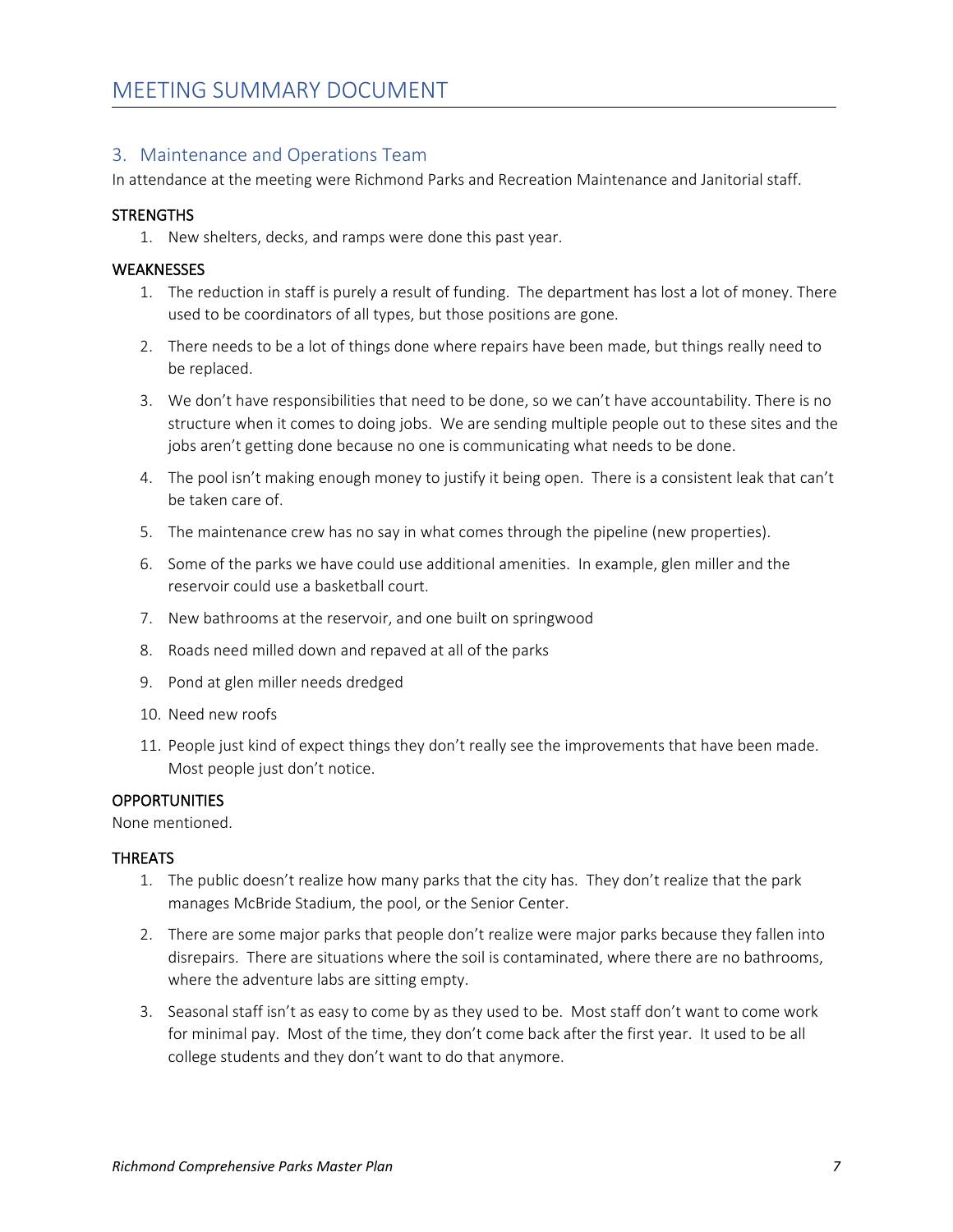### MAINTENANCE AND OPERATIONS TEAM BIG IDEAS

- 1. Increase Staffing: More staffing would be a major help, including maintenance. It's hard to maintain the parks when there aren't enough people to do it. In the last 20 years or more, there's been less and less staff, and more to maintain. We need to get back to maintaining what we have. We pick up all the maintenance for other departments.
- 2. Maintenance Manager/ Department Head Needed: There needs to be someone down at the maintenance department that can coordinate and knows a little bit about the maintenance things going on and can help coordinate things on jobs. If there was someone to delegate out the projects, that would be very helpful. Assign jobs to people to make sure that they're getting done, that people are taking care of things. Someone from the outside that can run maintenance and can answer to Denise and Jim. We need someone who can go out to job sites and see that everything's getting done. A WORKING maintenance supervisor. This would take a lot of the burden off of Denise and Jim too, so that they are dealing with one person, rather than ten different people.
- 3. Inventory of Tools and Supplies: We need to have a basic inventory of tools and supplies in general rather than spending time going to pick out supplies consistently. We need to have supplies on site before the crew gets there to make repairs. Also, having people consistently on the same job rather than getting pulled off to do other things.
- 4. Process and Accountability: Need to create a process that allows staff to check-in/check-out tools. Staff then needs to be held accountable to tools in their possession.
- 5. Explore the Reduction of Park Property: We need to sell off some of the parks, because we don't have the resources to take care of them. Especially some of the postage-stamp parks that are directly adjacent to backyards, etc.
- 6. Minimize Gifts and Accepting Responsibility: We shouldn't accept gifts that we can't take care of and maintain. No matter what you do, these "donated" properties are going to cost money that has to come from somewhere. Before these gifts or donations are accepted, there needs to be attention and thought put into how these things are going to be maintained. The park/city in general needs to learn how to say "no" and not just accept things because they are donated to you.
- 7. Centralized Storage Pole Barn: We have stuff everywhere, but if we had a centralized location it would make things easier, somewhere with stalls in it where we knew where everything was.
- 8. New Equipment: Need better mowers and trucks
- 9. Increased Wages: Parks department are making \$2-3 dollars less than other city staff. Eliminate divisions of staff and standardize across the board, the pay, to bring it up to the same level as other departments.

### 4. Recreation Team, Floral Team, Farmers Market Team and Front Office Staff

In attendance at the meeting were members of the recreation teams, the Farmers Market team, the Floral Team and front office staff.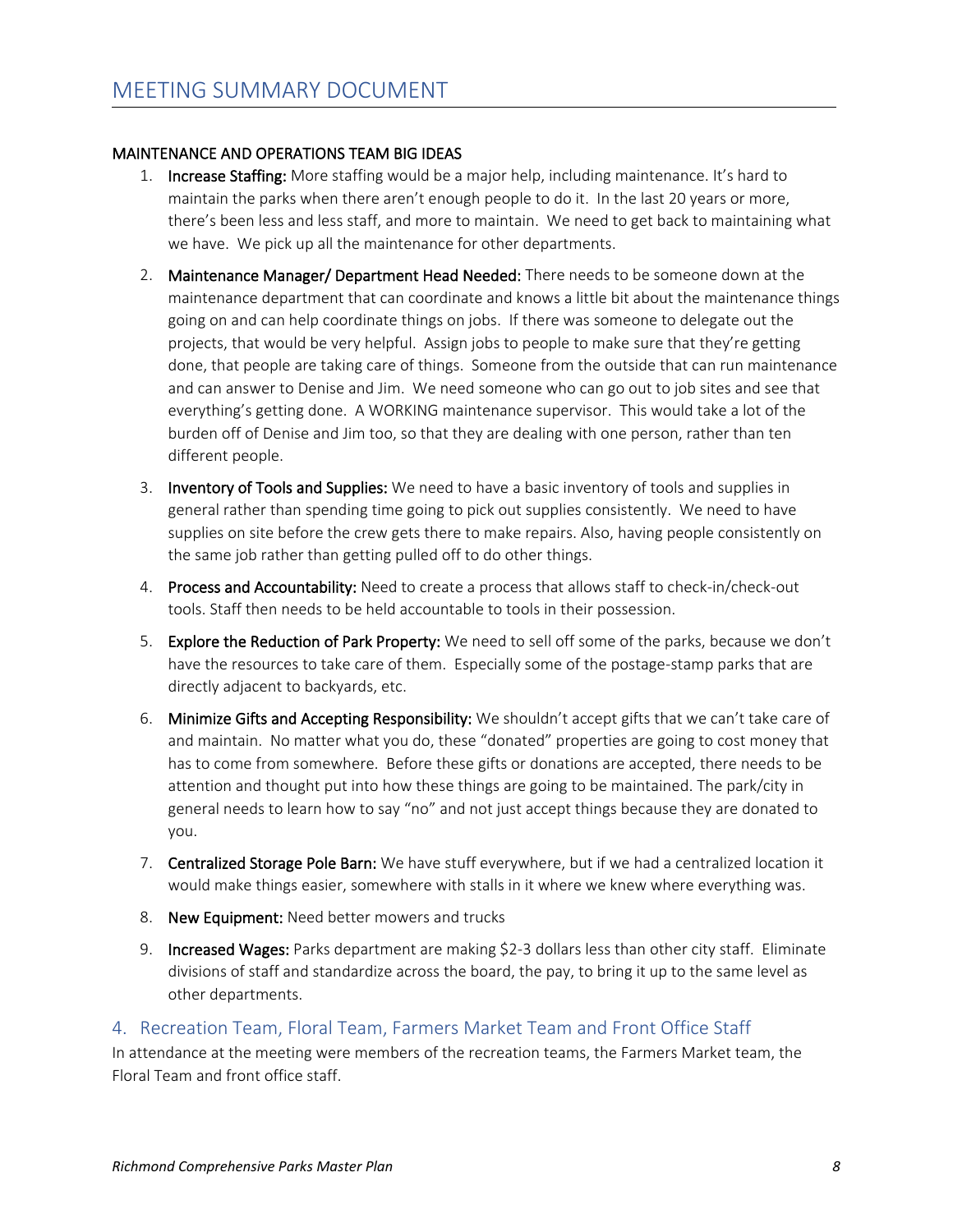### **STRENGTHS**

- 1. We are well-resourced with the backing of the department and the city, from a Farmer's Market perspective. They spend a lot of time on tasks that we don't have to since we are part of the parks department. The whole city is supporting what you are trying to do with community events and programs.
- 2. JUKO and the Farmer's Market are strengths. Educational garden sessions at the greenhouse have been very successful over the past year.

#### **WEAKNESSESS**

- 3. Funding's been the biggest issue, because things have been cut, trimmed, and are gone. We have very basic utility fees left for the sports programs. Maintenance isn't happening anymore for these programs. In example, the fences around ball fields are deteriorating, there are fields that aren't used/can't be used due to the shape that they're in. With the continued downslope are funding, it's going to continue to get worse.
- 4. There are potential issues/ concerns with raising program fees. There's always issues with raising fees, because no one wants to pay more if they don't have to. Everything has to be approved when fees change. Will people attend if we charge more?
	- a. If JUKO is charged for, we won't get the funding or grants that we receive, and attendance will go down. Thus, costs won't be offset. JUKO is more of a service for the community, rather than making it about money.
- 5. The Farmer's Market struggles with their current location at the Senior Center. Even the Senior Center struggles with its location. It's difficult to get customers to come there. If it could be a more four-seasons space at Elstro Plaza, or somewhere more centralized, would be helpful. It also doesn't have the ambiance that the Farmer's Market wants to have. Looking for that towncenter market feeling. The original plans for the plaza had a four-seasons pavilion at the end of the plaza, and then it was cut entirely. Something like putting a summer pavilion and having a four-seasons market nearby would be helpful.
	- a. The main thing right now is the Winter Market and making the market a year-round habit for people.
- 6. Looking at our schedule, we don't do much in the winter as far as active recreation. The closest place to do any type of ice skating is in Dayton.
- 7. Glen Miller is not friendly to walkers at all. You have to walk in the road. Having a dedicated walking area would be great. You could narrow the driving lanes and making them yield flow instead of two-way flow so that it is more focused on encouraging people to walk, rather than drive.
- 8. Budgets have been cut while the areas that we have to take care of has grown

#### **OPPORTUNITIES**

1. There is nothing outside of Earlham where there are places for people to play Ultimate Frisbee. There is grassy space, but there isn't really a field large enough of any kind. There is only one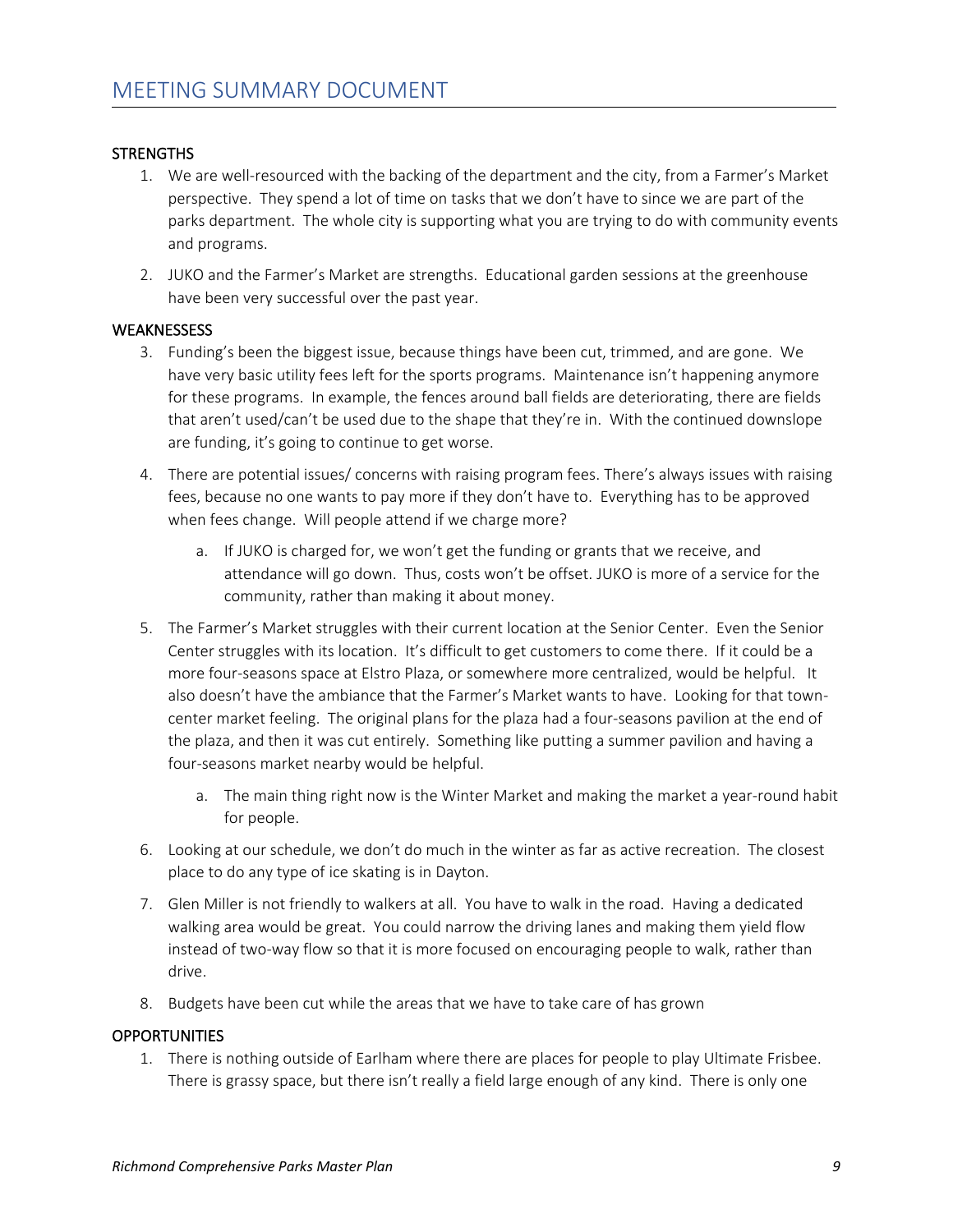place to play soccer, and that is Freeman, which is heavily used. There aren't enough places to play.

- 2. Donations for outside sources will be needed for additional sports programming. There has been some voice given to intramural sports leagues, but it's all talk when there are no resources to do that.
- 3. There are potential opportunities to raise fees.
- 4. Removing the invasive species (honeysuckle) would allow people to walk through the woods.
- 5. Need better tree maintenance and pruning, and a more established tree program throughout the parks. The city has their own tree ordinance, and have a more specific park tree program is very necessary in long-term planning for the urban forest. Right now, our maintenance over trees is very reactive.
- 6. More walking spaces within the parks would be beneficial. Middlefork Reservoir would be a great place to have more trails. There are some places that have seen better days, and they could really be improved.
- 7. Having the city as a whole deciding when things are parks responsibility, and having a way to define that. That ultimately ends up falling to parks as things get beautified.

### THREATS

1. We need to sell several parks because they aren't used by the public. We are just maintaining it.

### RECREATION TEAM, FLORAL TEAM, FARMERS MARKET TEAM AND FRONT OFFICE STAFF BIG IDEAS

- 2. Hire Dedicated Marketing Staff: We do a lot of funding and sponsorships, and we have no one dedicated to that or marketing. It would really be beneficial to the parks to have a dedicated marketing and fundraising person, because people are too busy running programs to figure out funding. Social media and email marketing, television and radio, etc.
	- a. Need a better-managed marketing and communication program to make it more cohesive. Some people don't even know where the parks and facilities are, and just getting the word out.
	- b. To have that person however, will take more money and that's one thing that we don't have.
	- c. While having that person would cost money, having someone that could write grants might make up for that. Having more large donors would give us the opportunity to do more of things that we'd like to do.
- 3. Having more educational programming: Tree identification trails, information on pollinators, restored prairies, wetlands, and native plants, where you can go out and explore and be in nature, but there's still a learning component involved as well.
- 4. Reduce or Minimize Lawn Mowing: Every area that is a no mow area would save money on mowing gas and paying someone to mow.
- 5. Prepare a Greenspace Management Plan: To understand how we are handling our green spaces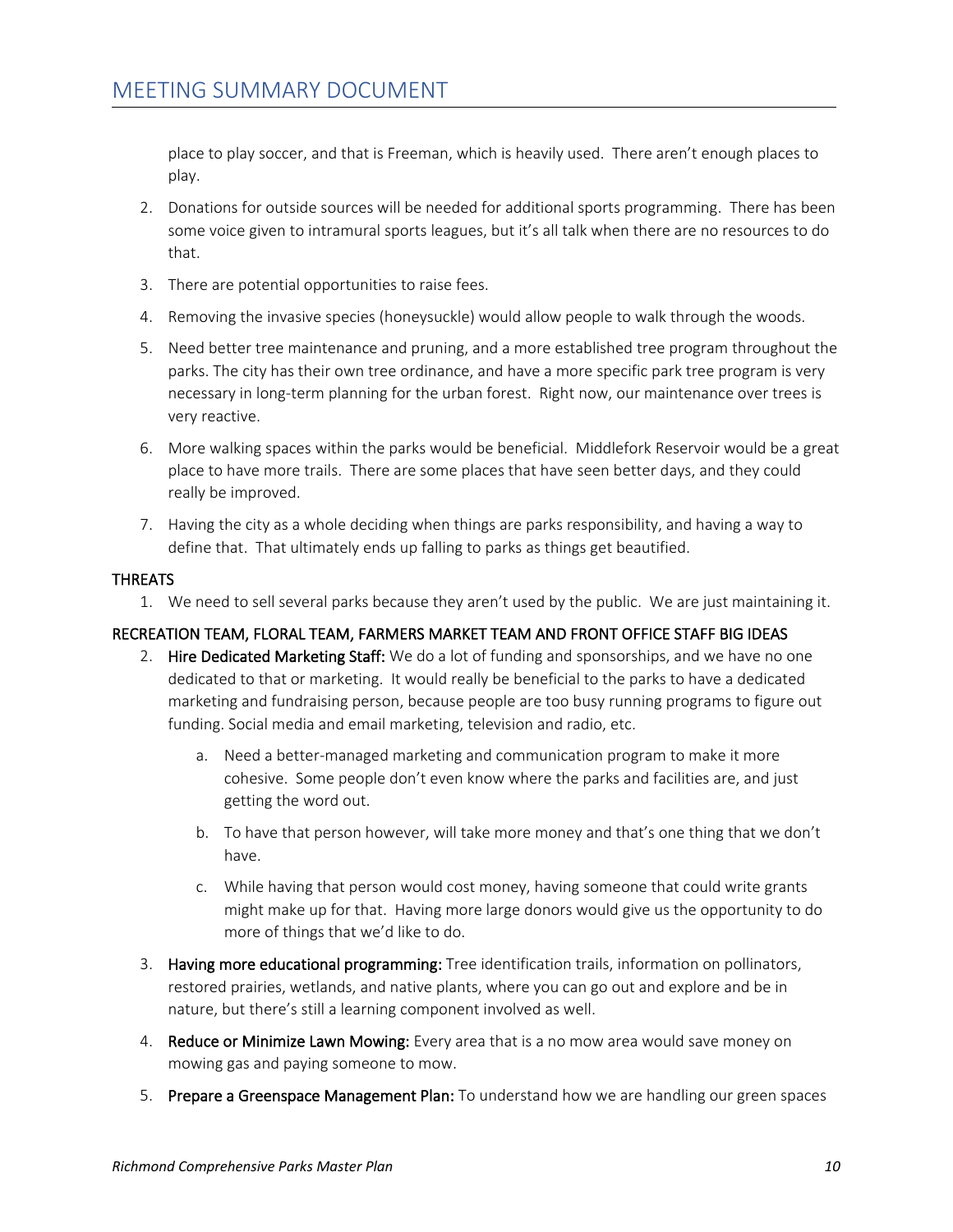- 6. Increase Partnerships: Finding partners like the Nature Conservancy might potentially help fund doing installations of no-mow grasses
- 7. Increase Sports Leagues: It would be nice to get new leagues going and different demographics for leagues happening. There is nothing for like the 20-40 range, like kickball, things like that where people can go out and socialize and make new friends.
	- a. Volleyball League at Clear Creek, or disc-golf would be great
- 8. Increase Marketing and Communication Efforts: There's a lot of partners that do things using the parks, but more cohesive marketing and communication would be helpful to promote the events and make people more aware. Offering opportunities to do sign-ups through a central location to allow people a central location to find programs to do. Having better communication would be beneficial.
- 9. Prepare a Maintenance Book and Encourage Block Adopters: Having a maintenance book and block adopters for people living on the bike path downtown for people to take more ownership in how it looks. Since, historically, it's been park people taking care of it, they just expect them to. There are little things like that that would help park staff do their job. If they do want to help, they currently don't know what to do.
- 10. Improvement Pedestrian Connections in Glen Miller: Having a dedicated walking area would be great. You could narrow the driving lanes and making them yield flow instead of two-way flow so that it is more focused on encouraging people to walk, rather than drive.
- 11. Create a Program/ Process to Identify Actual Costs: We have no good way of knowing how much different issues are costing us. For example, we don't know how much time and money we are spending on vandalism, etc. Maybe a centralized work-order system would be beneficial. What type of job is this, how much time should be spent?
- 12. Obtain Tree City USA Designation: We want our Tree City USA back. We are very close to being there. There needs to be a public arbor day.

# 5. City Leaders and Department Heads

In attendance at the meeting were City leaders and staff from the City's Planning and Sanitation Departments.

### **STRENGTHS**

- 1. Richmond has number-wise a lot of parks, but a few of them have significantly more amenities than others. There a several that are very much unbuilt. Scantland and Bicentennial Park don't necessarily appear as parks and are very different in nature than the other parks in the system. These parks don't have as many attractions as some of the other ones.
- 2. Glen Miller and Clear Creek are highly visible and are beautiful.
- 3. Richmond has one of the best availability of parks for a city of its size. They've been able to accomplish a lot over a long term.
- 4. The Farmer's Market has been incredible. Every weekend during the summer has been nothing but good experiences with the Farmer's Market.